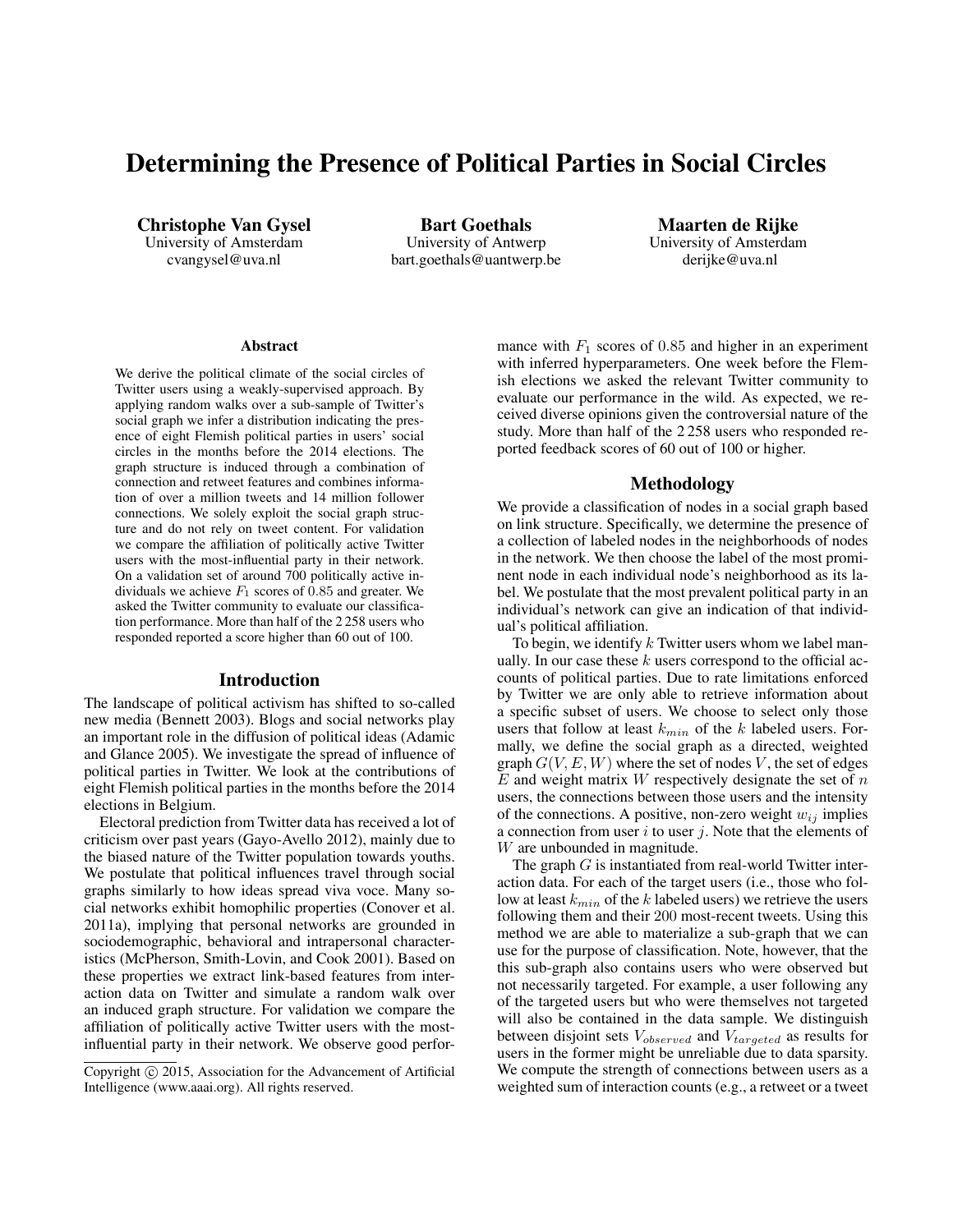subscription). Consider a sample of size  $n$  and  $p$  distinct interactions  $I_k$ , for every user i in our sample

$$
W_i^{\top} = f \begin{pmatrix} \begin{bmatrix} I_{1i,1} & I_{2i,1} & \dots & I_{p_{i,1}} \\ I_{1i,2} & I_{2i,2} & \dots & I_{p_{i,2}} \\ \vdots & \vdots & \ddots & \vdots \\ I_{1i,n} & I_{2i,n} & \dots & I_{p_{i,n}} \end{bmatrix} \begin{bmatrix} \alpha_1 \\ \alpha_2 \\ \vdots \\ \alpha_p \end{bmatrix} \end{pmatrix}
$$

where  $I_{kij}$  is the occurrence count of directed interactions  $I_k$ from user i to user j,  $\alpha_k$  is the independent, global weight assigned to interaction  $I_k$  and f an element-wise activation function;  $\{\alpha_1, \dots, \alpha_p\}$  and f are the model's parameters.

Our choice of function  $f$  depends on numerous factors related to the data sample. In large graphs every user is influenced by many others. However, the strength of an incoming edge is determined relatively to every other incoming edge at a single node. This has a damping effect when the number of edges increases. A single strong connection can be suppressed as an increasing data volume introduces a large amount of weak connections. Previous work (Zhu, Ghahramani, and Lafferty 2003; Azran 2007) makes use of the softmax function. We considered several alternatives used as activation functions of artificial neurons, such as the linear threshold and logistic activation functions.

Due to the unbounded nature of the weights, we encounter numerical instability if we apply an exponential weighting function. We developed a new method to counter the damping effect of weak connections. We apply a high-pass logistic filter followed by a quadratic inflation of the weights:

$$
f(x) = \left(\frac{x}{1 + e^{\beta - x}}\right)^2
$$

As a result, large numbers of low-magnitude weights become less dominant in the graph, while still retaining some magnitude. Stronger connections are not influenced by the logistic filter and are inflated by their exponentiation. The choice of  $\beta$  determines the range of the high-pass filter and acts as a bias term. We choose  $\beta = 6.0$  such that the seemingly linear part of the sigmoid function lies at the right side of the y-axis.

Actual classification of nodes is performed through an iterative algorithm (Algorithm 1) (Baluja et al. 2008; Bhagat, Cormode, and Muthukrishnan 2011) equivalent to performing random walks over an absorbing Markov chain.<sup>1</sup> Their formulation is similar to the iterative formulation of the PageRank algorithm (Page et al. 1999), which is preferred over the closed formula solution for scalability reasons. We will now elaborate on the Markov chain formulation of the problem at hand as it gives insight in the inner workings of the method.

We present our social graph as a first-order Markov chain where the set of states  $Q = \{q_1, \ldots, q_n\}$  of the automata corresponds to the set of social network users  $V$ . The rowstochastic transition matrix  $A = D^{-1}W$  is derived from

```
Input: G = (V, E, W), L^01: t \leftarrow -12: repeat
 3: t \leftarrow t + 14: for v \in V - V_l do<br>5: L_x^t \leftarrow \sum W_w5: L_v^t \leftarrow \sum_u W_{uv}^\mathsf{T} L_u^{t-1}<br>6: Normalize L_v^t(L_1 \text{ norm}).
 7: end for
 8: until convergence
Output: Distributions L_v^t|v \in V
```
Algorithm 1: Iterative formulation of an absorbing random walk over a social graph.  $L^t$  denotes the  $n \times k$  matrix of labels at time t in the iterative formulation. At time  $t = 0$ users  $i \in V_l$  are assigned the label distribution with  $L_{ii} =$ 1 and the remaining matrix consists of all zeros, where  $V_l$ denotes the set of k initially labeled users.

weight matrix  $W$  by normalizing its rows, where  $D$  is a diagonal matrix of size *n* with elements  $d_i = \sum_j w_{ij}$ .

We write  $V_l$  for the set of k users in V who are initially assigned a label. We organize weight matrix  $W$ , and consequently transition matrix  $A$ , such that the first  $k$  rows of both matrices correspond to these  $k$  labeled users. We take these  $k$  users as absorbing states in the Markov chain such that for user  $i A_{ii} = 1$  and  $A_{ij} = 0$  for all  $j \neq i$ . Note that this absorbing Markov chain is not irreducible as a random walk over the chain currently at state  $q_i$  at time  $t_i$  might be unable to reach  $q_j$  at time  $t_j > t_i$ . This is due to the fact that a random walk might eventually get trapped in an absorbing state. If an absorbing state (i.e., any  $q_i$  with  $i \leq k$ ) is reachable from any state  $q_i$  with  $j > k$  then we are guaranteed that every random walk instantiated at any position in the chain will eventually terminate at an absorbing state. Consequently, if we simulate every possible random walk starting from some state  $q_i$  to any absorbing state  $q_i$  ( $i \leq k$ ) we can infer the probability  $P(Y = i|j)$  of ending up in any of the k initially labeled users. The classification  $c_i$  for user i is then given by  $c_i = \arg \max_c P(Y = c|i)$ .

We determine the values of parameters  $\alpha$  using a uniform grid search over the space  $[0,1]^p \subset \mathbb{R}^p$  and maximize class-based agreement over a validation set. There are many weight configurations that lead to similar models as the relative relation between different weights plays an important part (e.g., multiplying a weight vector by a scalar results gives the same linear weight relations). In addition we constrain the weights to be non-negative as our model expects positive edges only (if  $W_{ij} = 0$  then there is simply no directed edge from user i to user j). If  $t_i$  and  $c_i$  denote the target class and the output class for user  $i$  respectively in some validation set for a model with configuration  $\alpha$ , then

$$
\frac{1}{k} \sum_{c=1}^{k} \frac{\sum_{i} [y_i = c \land t_i = c]}{\sum_{i} [t_i = c]}
$$
\n(1)

denotes the quantity we wish to maximize where we use Iverson brackets for notational convenience.

<sup>&</sup>lt;sup>1</sup>The implementation of the label propagation algorithm applied in this paper can be found on-line at https://github. com/cvangysel/social-graph-influence for use on Hadoop or Spark clusters.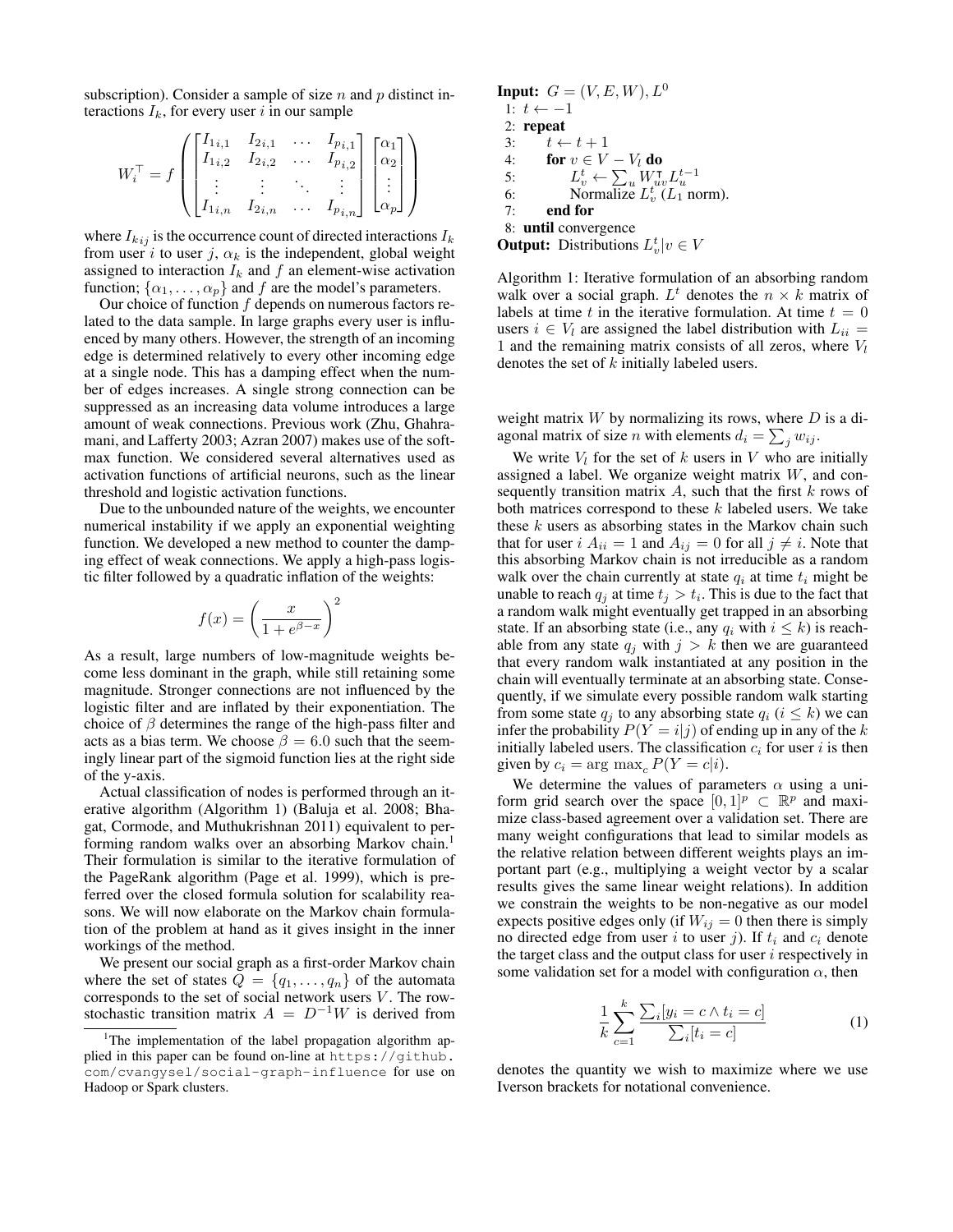## Experiments

We consider a node classification problem over eight political parties active in the Flemish region of Belgium. While some of these parties share common views, they are relatively spread out over the political spectrum. We refer to the analysis of Deschouwer (2010) for a comprehensive overview. These parties collectively published lists of 780 Twitter users with whom they associate themselves. We consider these lists as ground truth data and use these to measure classification performance and to determine the weights  $\alpha_i$ .

We targeted 12 254 Twitter users who followed at least two of these eight parties and consequently retrieved their information as described in the previous section. We gathered 1 249 091 tweets (of which 273 213 were retweets) and 14 849 213 follower connections. These connections and tweets referred to at least 10 million users in total, which corresponds to the total number of nodes  $|V|$ .

We then built a graph structure from the gathered data. More precisely we introduce a directed edge from user  $i$  to user *i* if user *i* follows user *j* or when user *i* retweets a message from user  $j$ . In an initial experiment (experiment A) we assign both these interactions a unit weight. Later we also considered weights for the inversed edges, such that if user  $i$  follows user  $j$  a directed edge is added from user  $j$  to user  $i$  and similarly for retweets. We also considered a weight that is added when both user  $i$  and user  $j$  follow each other, which indicates reciprocal following. These additional interactions are interesting as they give insight in how actions of other users influences one's position in the social graph.

As mentioned earlier, we assign unit weights to the interaction where someone follows or retweets in a first experiment (experiment A). In a second experiment (experiment **B**) we determine values for the various weights through maximum likelihood estimation. For this we sampled a separate graph from Twitter of all users which follow all eight parties and picked the value of  $\alpha$  that maximized class-based agreement (see (1)) of the weights over half of the ground truth data. We then separately considered the classifications of the remaining half in order to avoid overfitting. Performance over both sets was similar.

Our setting is different from a regular classification problem as we are unable to provide a classification for just any unseen user. Instead, we require that we have knowledge about the user's position in the social graph (and recursively regarding its neighbours) prior to having the ability to label them. Therefore, the amount of relevant ground truth data differs with each graph sample we consider. Writing  $V_{truth}$ for the set of users for whom we have a target label, we now evaluate the performance of our classification for the intersection of  $V_{truth}$  with  $V_{targeted}$  (340 users) and  $V_{truth}$  with  $V_{observed}$  (766 users). We compute precision and recall for each class individually and afterwards aggregate these measures by micro-  $(\mu)$  and macro-averaging  $(M)$ . These results are shown in Tables 1 and 2 for experiment A and B, respectively. Note that micro-averaged precision and recall are identical as the number of false positives and false negatives are equal in the global contingency table.

We asked Twitter users to evaluate their individual classification a week before the Flemish elections of 2014. Users

|                    |               | Recall  | <b>Precision</b> | ${\bf F_1}$ |
|--------------------|---------------|---------|------------------|-------------|
| $\rm V_{targeted}$ | $M$ (macro)   | 74.29%  | 91.59%           | 0.8204      |
|                    | $\mu$ (micro) | 84.41\% | 84.41\%          | 0.8441      |
| $V_{observed}$     | $M$ (macro)   | 75.35%  | 93.72%           | 0.8354      |
|                    | $\mu$ (micro) | 87.08%  | 87.08%           | 0.8708      |

Table 1: Relevance measures for  $V_{targeted}$  and  $V_{observed}$  in experiment A.

|                    |               | Recall  | <b>Precision</b> | ${\bf F}_{1}$ |
|--------------------|---------------|---------|------------------|---------------|
| $\rm V_{targeted}$ | $M$ (macro)   | 85.53%  | 91.10%           | 0.8823        |
|                    | $\mu$ (micro) | 95.00%  | 95.00%           | 0.9500        |
| $V_{observed}$     | $M$ (macro)   | 81.16\% | 90.15%           | 0.8542        |
|                    | $\mu$ (micro) | 94.13%  | 94.13%           | 0.9413        |

Table 2: Relevance measures for  $V_{targeted}$  and  $V_{observed}$  in experiment B.

were shown a distribution over the eight political parties and could voluntarily provide feedback between 0 and 100, where a higher score indicates a better classification. Some users expressed concern as they observed a non-zero probability for right- or left-winged extremist parties. We believe that some feedback scores were purposely negative so as to deny association with these parties, even though these associations were negligible in a statistical setting. We received feedback from 2 258 users. The distribution of the feedback scores is shown in Figure 1, along with its population mean (51.57), standard deviation (35.97) and median (62.0).

## Related work

In this paper we apply graph classification through random walks on a sample of the Twitter social graph in order to determine the political climate of social circles. We do not attempt to predict the outcome of the Flemish 2014 elections from Twitter. The distribution of votes we predict diverges from intermediate polls and the final election outcome.

On the topic of political analyses of social media, Adamic and Glance (2005) study the linking patterns and discussion topics of political bloggers in the United States; they observe a divided blogosphere. Tumasjan et al. (2010) find the number of tweets referencing a political party to be a useful feature. Conover et al. (2011a) achieve 95% accuracy using a classifier based on the segregated community structure of political diffusion networks on a data set of 1 000 manually-annotated politically active individuals. Conover et al. (2011b) find that this is not the case for the user-to-user mention network. Gayo-Avello (2012) describes the problem as interesting, very difficult and possibly infeasible.

When considering semi-supervised learning methods, Szummer and Jaakkola (2002) were among the first to induce a graph structure from real-valued vectors without an underlying graph structure in order to perform random walks. Zhu, Ghahramani, and Lafferty (2003) do so simi-